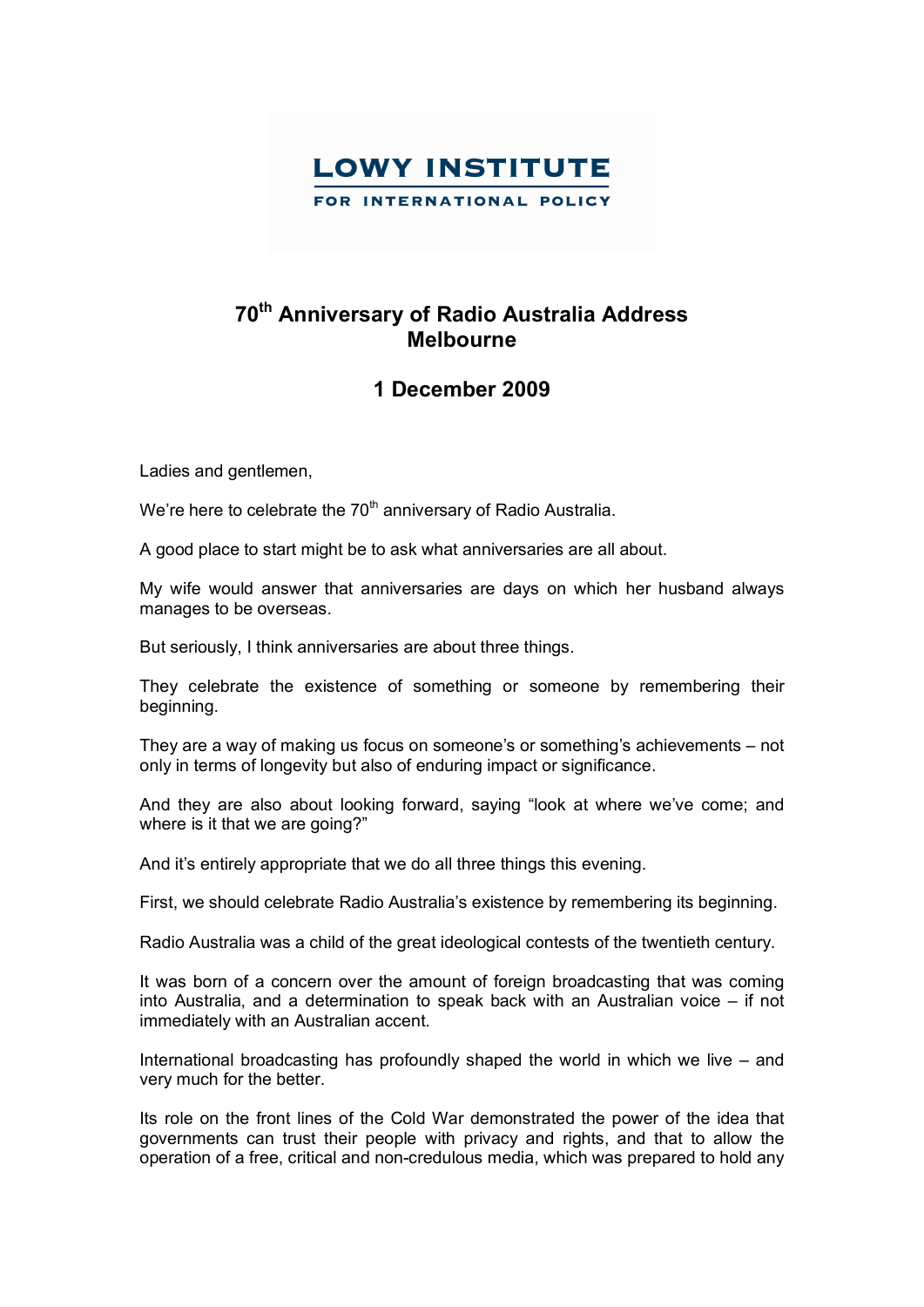and all governments to account, was not a formula for chaos but for vibrancy and social resilience.

Its role beyond the Cold War is every bit as revolutionary.

A slow tide is making its way through closed and traditional societies: a general belief in the sovereignty of opinion, the catalytic role of choice, and the banishing of fatalism of background and circumstance.

It is spurred by talkback radio, reality TV and blogging, and has become a powerful democratic force for accountability in government.

We should not underestimate the role of institutions such as Radio Australia in this revolution.

Because what it tells us is that the content is less important than the integrity and honesty of the media that conveys that content.

Radio Australia was, and is, ultimately a mirror that Australian society holds up to itself and a picture frame through which it presents itself to the outside world.

Ultimately it is the way radio Australia works rather than what it broadcasts that is its most important message.

An open, non-credulous, credible source of news and opinion.

Relentlessly innovative, fiercely independent, locally aware and empathetic.

This is a proud tradition built up over seven decades, and it must be fostered over the next seven.

Second, let's think about Radio Australia's achievements, not the least of which is its longevity.

What needs to be noted is the sheer resilience of radio despite the relentless invention and rollout of newer media.

Nothing, it seems, has been able to consign the wireless to the scrap heap of CB radio, cassette tapes or video tapes.

Despite repeated predictions of its demise, radio is as popular a medium now as it has been at any time over the past 70 years.

I think what ultimately explains the resilience of radio is its simplicity and flexibility.

Radio's cheapness of production, simplicity of transmission, and ease of access must make it the Kalashnikov of the media technology world.

It has made it endlessly adaptable to local tastes and changing preferences.

Most importantly, it has given radio the ability to fit seamlessly into increasingly multitasked lives.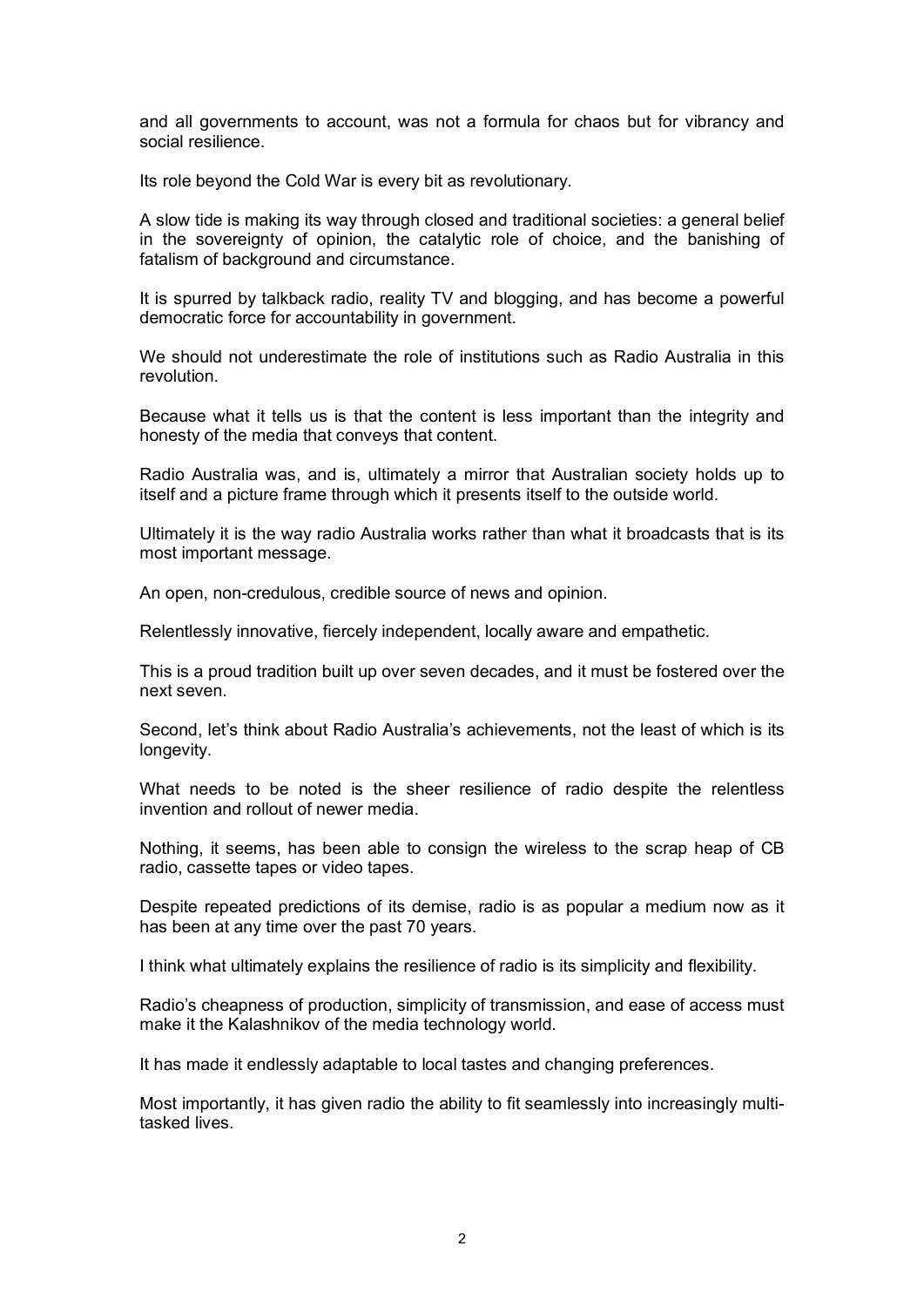For me, as for many Australians, ABC radio is what first connected me to the world, that first hooked me on the unpredictability, horror, futility and hope of international affairs.

It continues to do so.

Finally, given the last 70 years, where is radio Australia going?

I spoke earlier today about how we have reached the end of an era of great international information asymmetry.

This was an era in which a prosperous and all-successful West, through its powerful media organs, interpreted world affairs for everyone else on the planet.

Even when they were in disagreement, non-Western sources were still contesting Western narratives about the world.

The arrival of CCTV, Al Jazeera, and ZeeTV reflect a broader global power shift that is occurring, as societies' share of global wealth grow to reflect their share of world population.

These are more than marginal critical voices. They are backed by real resources and cultural self-confidence, are willing to borrow and experiment, and are riding a rising wave of consumer demand.

We are watching the arrival of hungry non-Western media players that base their appeal on their willingness to provide a different perspective.

The era we are entering is one of deeply contested interpretations, where the truth is complex and rival, and where the possibilities of narrowcasting allows beliefs to be pushed to the extremes of dogmatism.

The new media voices, particularly from closed and traditional societies, will increasingly contest and complicate the truth.

They portend Orwellian truth wars in the future as state media and free media engage in unresolvable disputes over what happened and who did it.

In this milieu, it is essential that Radio Australia remains strong, independentlyminded and critical.

It is essential that Radio Australia continues as a mirror and a picture frame to Australian society and its true values, even as the changing power landscape around us forces us into difficult decisions and trade-offs.

We need to remember that the Australian publics' strong support for the ABC is as much about the excellence in what it does as it is about the quality of what it broadcasts.

The ABC's values must remain those values that lie at the heart of our society.

I've spent the day with the ABC International folks, and have come away convinced that this is the case.